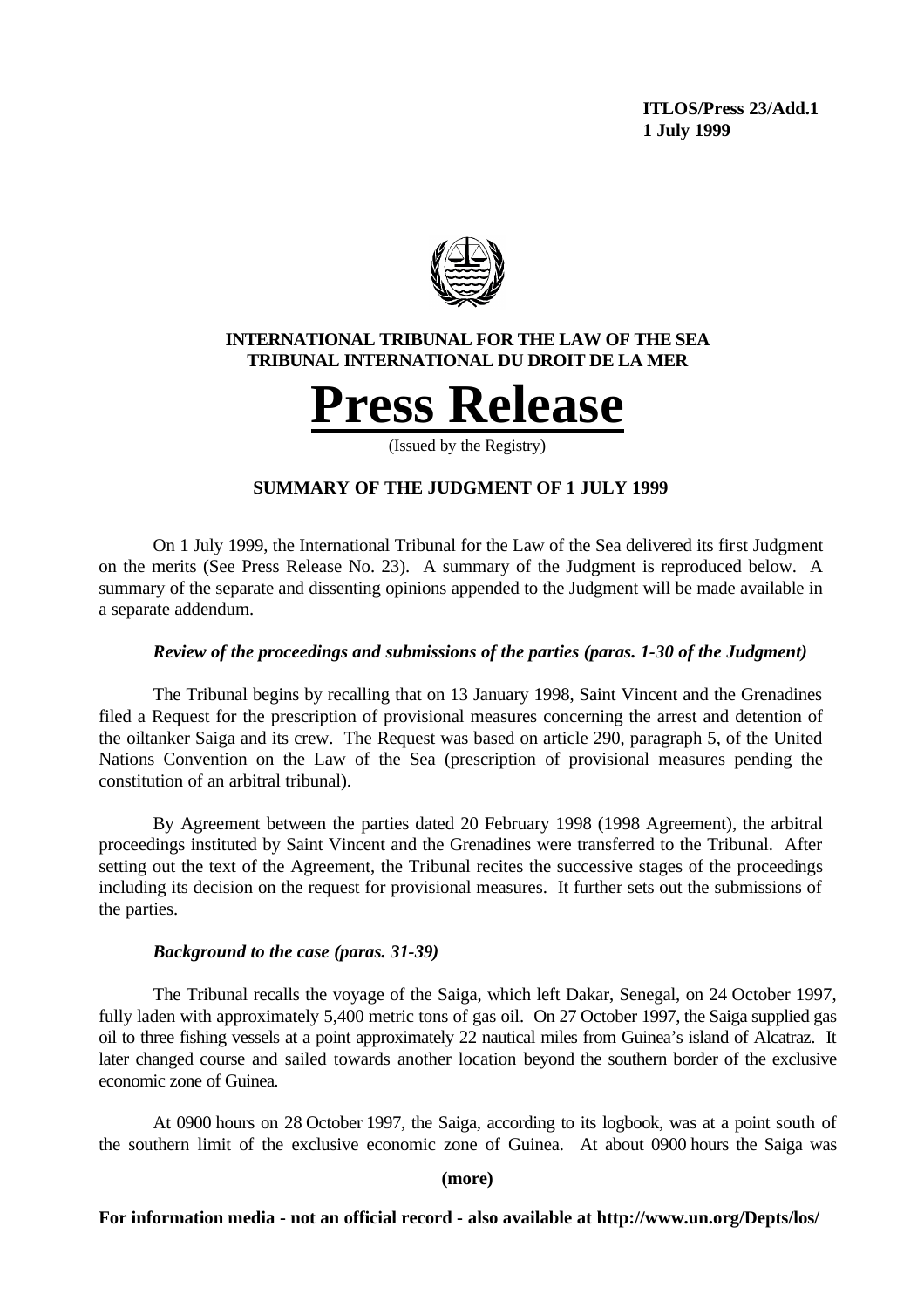attacked by a Guinean patrol boat and arrested. On the same day, the ship and its crew were brought to Conakry, Guinea, where its Master was detained.

The travel documents of the members of the crew and other hands on board were taken from them by the authorities of Guinea and armed guards were placed on board the ship. On 1 November 1997, two injured persons from the Saiga, Mr. Sergey Klyuyev and Mr. Djibril Niasse, were permitted to leave Conakry for Dakar for medical treatment. Between 10 and 12 November 1997, the cargo of gas oil on board the ship, amounting to 4,941.322 metric tons, was discharged on the orders of the Guinean authorities. Seven members of the crew and two painters left Conakry on 17 November 1997, one crew member left on 14 December 1997 and six on 12 January 1998. The Master and six crew members remained in Conakry until the ship was released on 28 February 1998.

Criminal charges were filed against the Master, specified in a schedule of summons, which additionally named the State of Saint Vincent and the Grenadines as civilly responsible to be summoned. Criminal proceedings were subsequently instituted by the Guinean authorities against the Master before the Tribunal of First Instance in Conakry.

On 13 November 1997, Saint Vincent and the Grenadines submitted a Request for the prompt release of the Saiga and its crew under article 292 of the Convention. On 4 December 1997, the Tribunal delivered Judgment on the Request. The Judgment ordered that Guinea promptly release the Saiga and its crew. Saint Vincent and the Grenadines was required to post a bond on seeking for release in an amount of US\$ 400,000. It took account of the fact that the gas oil had been discharged by Guinean authorities from the Saiga.

On 17 December 1997, the Tribunal of First Instance in Conakry found the Master of the Saiga guilty of importing, without declaring it, diesel oil, committing the crimes of contraband, fraud and tax evasion. It imposed on him a fine of 15,354,024,040 Guinean francs and ordered the confiscation of the vessel and its cargo as a guarantee for payment of the penalty. The Master appealed to the Court of Appeal (cour d'appel) in Conakry, which confirmed the judgment of the lower court and imposed a suspended sentence of six months imprisonment on the Master.

On 4 March 1998 the Tribunal was notified, that the Saiga had been released from detention in execution of the Judgment of the Tribunal of 4 December 1997 on 28 February 1998 and had arrived safely in Dakar, Senegal.

On 11 March 1998, the Tribunal delivered the Order prescribing provisional measures ordering that Guinea refrain from taking any enforcement measures against the Saiga. It also recommended that parties should prevent the aggravation or extension of the dispute

#### *Jurisdiction of the Tribunal (paras. 40-45)*

The Tribunal observes that there is no disagreement between the parties regarding the

**(more)**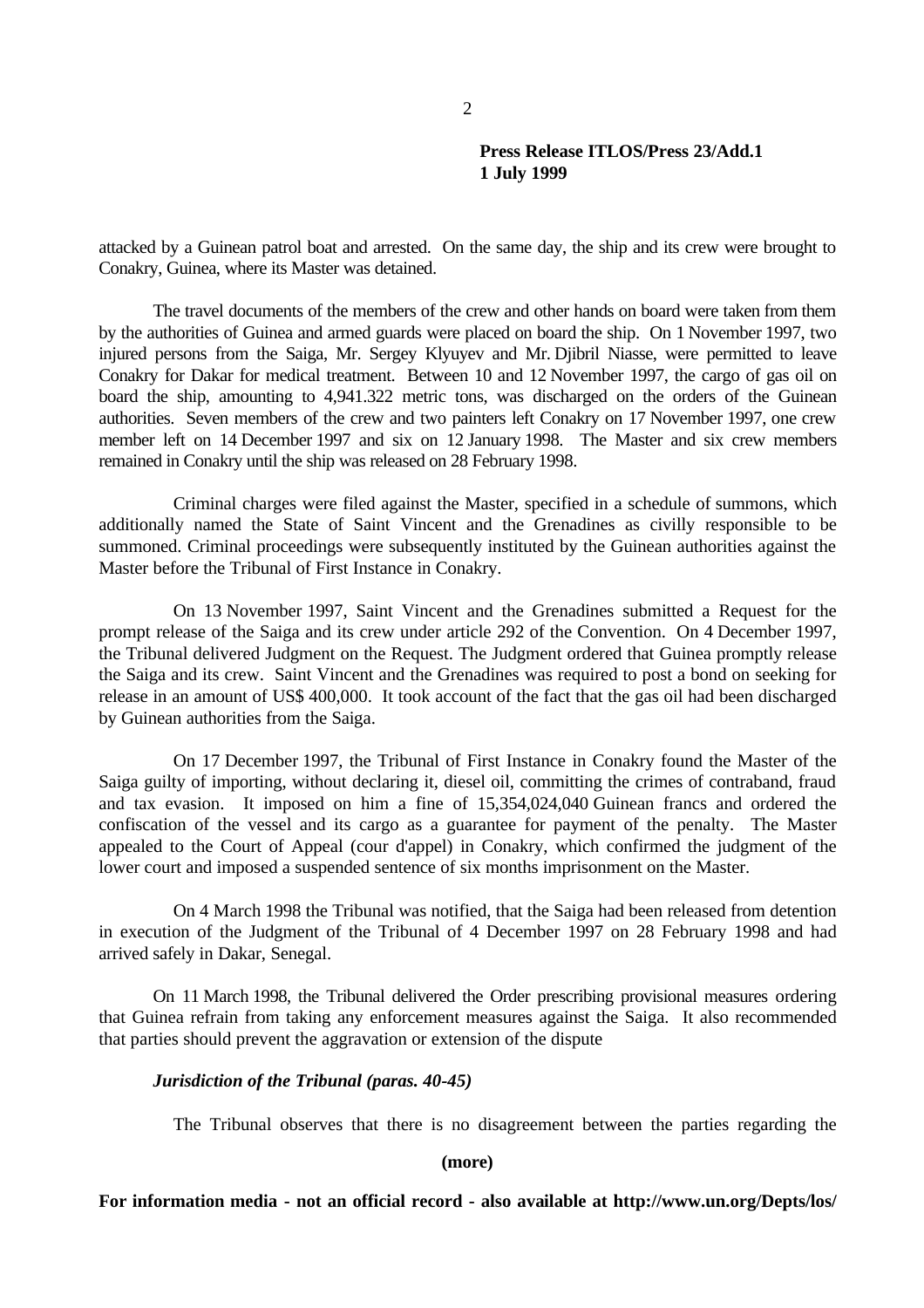jurisdiction of the Tribunal in the present case. It must, however, satisfy itself that it has jurisdiction to deal with the case.

The Tribunal finds that the basis of its jurisdiction in this case is the 1998 Agreement, which transferred the dispute to the Tribunal, together with articles 286, 287 and 288 of the Convention on the Law of the Sea. It observes that the provision in the 1998 Agreement that the Tribunal may consider the objection raised as to jurisdiction by Guinea based on article 297, paragraph 3, of the Convention, does not affect its jurisdiction to deal with the dispute. It, therefore, concludes that it has jurisdiction over the dispute as submitted.

### *Admissibility (paras. 46-109)*

Guinea raises a number of objections to the admissibility of the Saint Vincent's claims.

### *Objections to the challenge to admissibility (paras. 46-54)*

Saint Vincent contends that Guinea does not have the right to raise objections to the admissibility of the Saint Vincent's claims. In support of its contentions, Saint Vincent argues that the terms of the 1998 Agreement preclude the raising of any objections apart from the objection as to jurisdiction specifically mentioned in the Agreement. Guinea challenges this interpretation of the 1998 Agreement.

The Tribunal concludes that the 1998 Agreement does not preclude the raising of objections to admissibility by Guinea, because the object and purpose of the 1998 Agreement was to transfer to the Tribunal the same dispute that would have been the subject of the proceedings before the arbitral tribunal. In the present case, the Tribunal finds that Guinea's reservation as to jurisdiction did not deprive it of its general right to raise objections to admissibility, provided it did so in accordance with the Rules and consistently with the agreement between the parties that the proceedings be conducted in a single phase.

Saint Vincent and the Grenadines further argues that Guinea has lost the right to raise objections to admissibility because it failed to meet the time limit for making such objections. Guinea contends that article 97 of the Rules does not affect its objections. The Tribunal finds that the time limit of 90 days specified by article 97 of the Rules does not apply to objections to jurisdiction or admissibility, because they are not requested to be considered before any further proceedings on the merits.

For these reasons, the Tribunal finds that the objections to admissibility raised by Guinea are receivable.

## *Registration of the* **Saiga** *(paras. 55-74)*

## **(more)**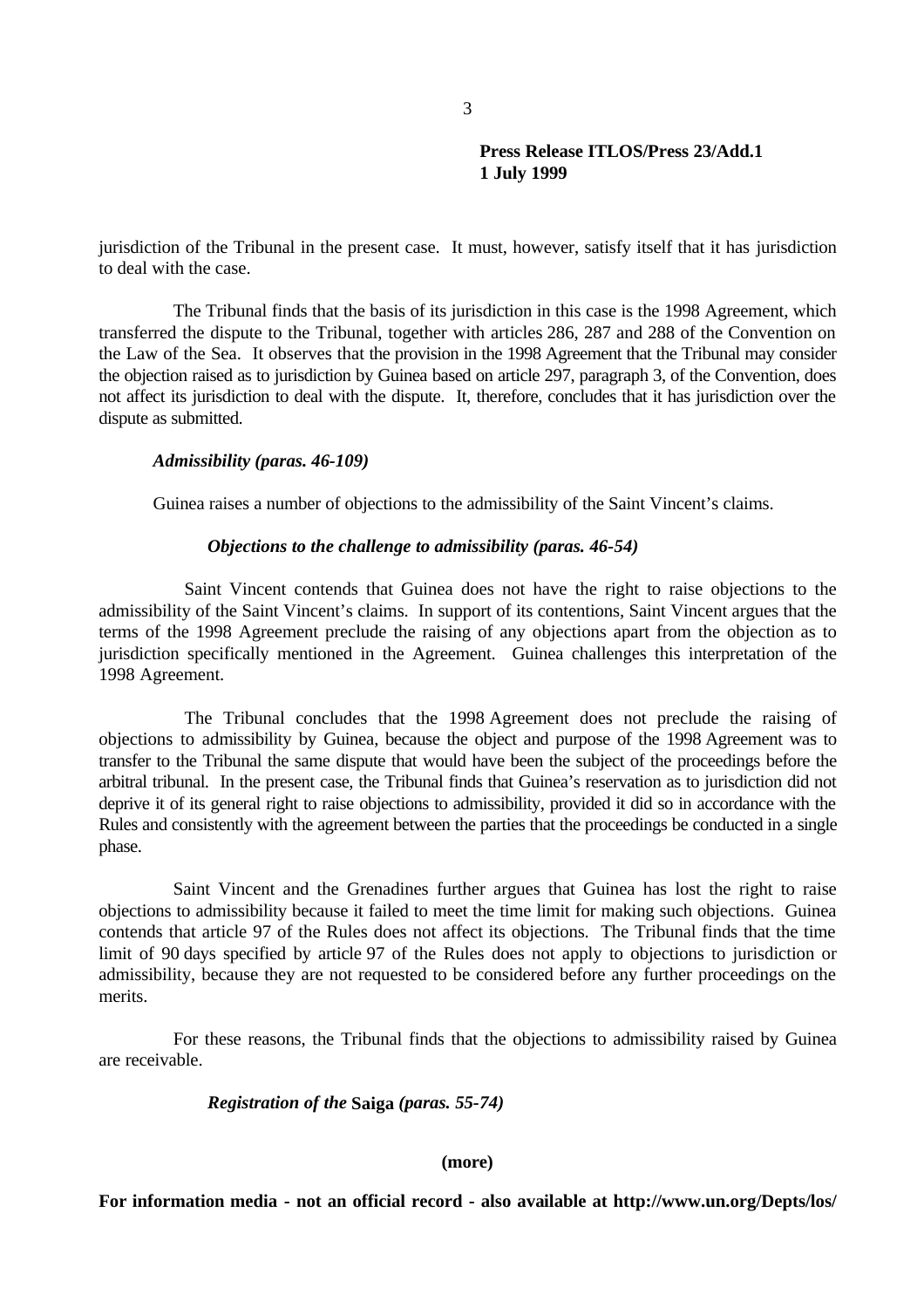The first objection raised by Guinea to the admissibility of Saint Vincent's claims is that Saint Vincent does not have legal standing to bring the claims, because the ship was "not validly registered under the flag of Saint Vincent and the Grenadines". Guinea contends that the ship was unregistered between 12 September 1997 and 28 November 1997 because the Provisional Certificate of Registration expired on 12 September 1997 and the Permanent Certificate of Registration was issued on 28 November 1997.

The Tribunal observes that under article 91 of the Convention it is for Saint Vincent and the Grenadines to fix the conditions for the grant of its nationality to ships, for the registration of ships in its territory and for the right to fly its flag. It notes that the nationality of a ship is a question of fact to be determined, like other facts in dispute before it, on the basis of evidence adduced by the parties.

The Tribunal refers to the evidence produced before it by Saint Vincent and the Grenadines to support its assertion that the Saiga was a ship entitled to fly its flag at the time of the incident giving rise to the dispute. In addition to making references to the relevant provisions of the Merchant Shipping Act, Saint Vincent and the Grenadines has drawn attention to several indications of Vincentian nationality on the ship or carried on board.

The Tribunal considers that the evidence adduced by Saint Vincent and the Grenadines has been reinforced by its consistent conduct as the flag State during all stages of the proceedings before the Tribunal.

The Tribunal also states that Guinea cannot successfully challenge the registration and nationality of the Saiga at this stage, because it has failed to challenge or raise any doubts about the registration or nationality of the ship at any time until the submission of its Counter-Memorial in October 1998, and because of its other conduct.

In addition, the Tribunal observes that in the particular circumstances of this case, it would not be consistent with justice if the Tribunal were to decline to deal with the merits of the dispute.

The Tribunal, therefore, rejects Guinea's objection to admissibility on the ground that the Saiga was not registered.

## *Genuine link (paras. 75-88)*

The second objection to admissibility raised by Guinea is that there was no genuine link between the Saiga and Saint Vincent and the Grenadines.

The Tribunal notes that two questions need to be addressed in this connection. The first is whether the absence of a genuine link between a flag State and a ship entitles another State to refuse to recognize the nationality of the ship.

### **(more)**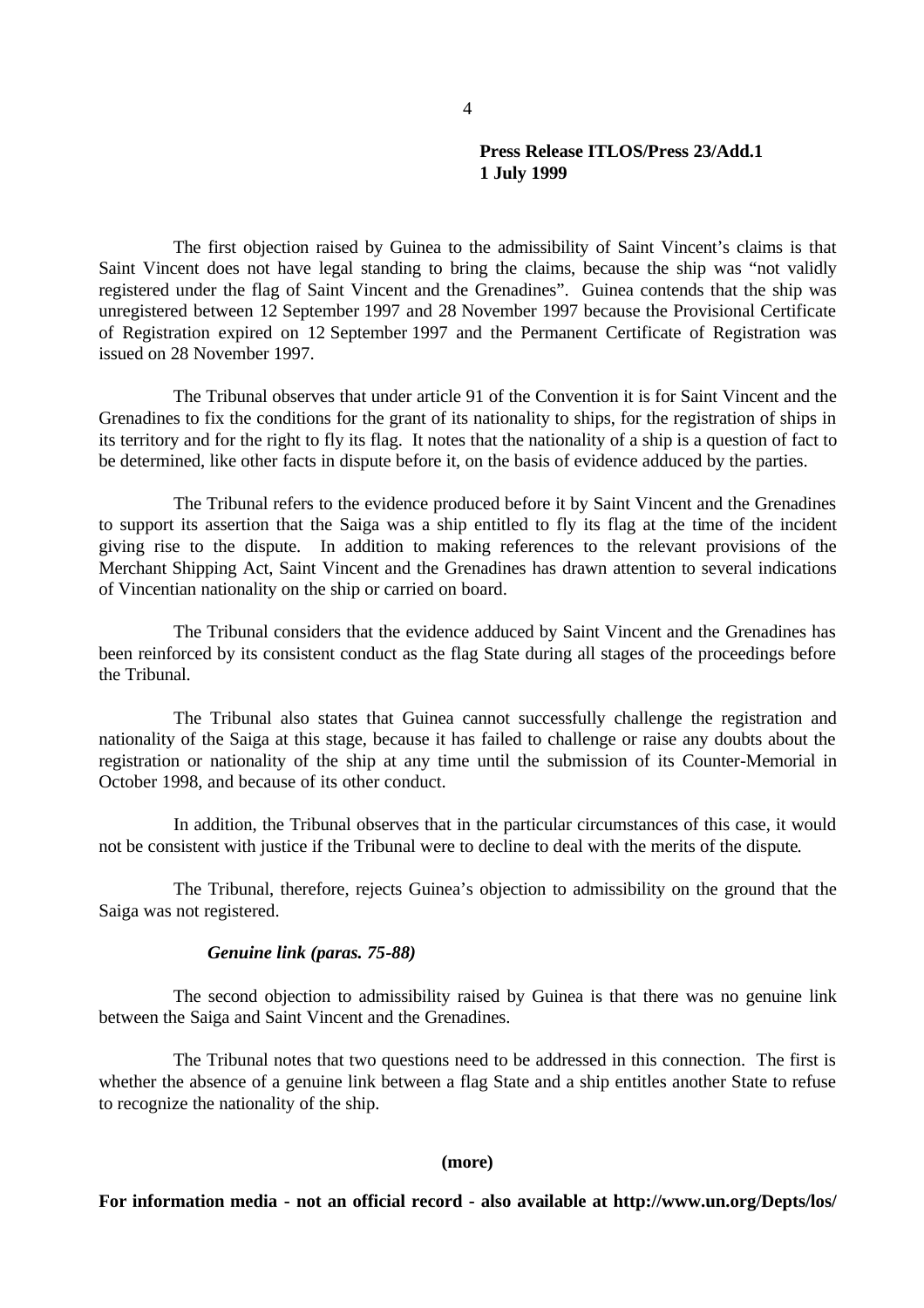The Tribunal examines the context, object and purpose, and legislative history of article 91 of the Convention, which requires a genuine link between the State and its ship. The conclusion of the Tribunal is that the purpose of the provision of the Convention requiring a genuine link between a ship and its flag State is to secure more effective implementation of the duties of the flag State, and not to establish criteria by reference to which the validity of the registration of ships in a flag State may be challenged by other States.

The second question the Tribunal considers relevant is whether or not a genuine link existed between the Saiga and Saint Vincent and the Grenadines at the time of the incident. In the light of its decision on the first question, the Tribunal does not find it necessary to consider the second question. In any case, the Tribunal finds that the evidence adduced by Guinea is not sufficient to justify its contention that there was no genuine link between the ship and Saint Vincent and the Grenadines at the material time.

For these reasons, the Tribunal rejects the objection to admissibility based on Guinea's contention that there was no genuine link between the Saiga and Saint Vincent and the Grenadines.

### *Exhaustion of local remedies (paras. 89-102)*

Guinea's third objection to admissibility concerns its claim that remedies available under Guinean law, such as recourse to the Supreme Court and proceedings before Guinean courts, were not exhausted.

In determining whether the rule that local remedies must be exhausted is applicable in the present case, the Tribunal refers to article 295 of the Convention and international law. It finds guidance in article 22 of the Draft Articles on State Responsibility, which states that the rule that local remedies must be exhausted is applicable when "the conduct of a State has created a situation not in conformity with the result required of it by an international obligation concerning the treatment to be accorded to aliens".

The Tribunal considers that none of the violations of rights claimed by Saint Vincent and the Grenadines can be described as breaches of obligations concerning the treatment to be accorded to aliens. They are all direct violations of the rights of Saint Vincent and the Grenadines and the damages claimed in respect of the persons involved in the operation of the ship arise from those violations. Accordingly, these claims are not subject to the rule that local remedies must be exhausted.

On the question whether or not there was a jurisdictional connection between Guinea and the natural and juridical persons in respect of whom Saint Vincent and the Grenadines made its claims, the Tribunal concludes that no such jurisdictional connection existed in this case.

In the light of its conclusion that the rule that local remedies must be exhausted does not

#### **(more)**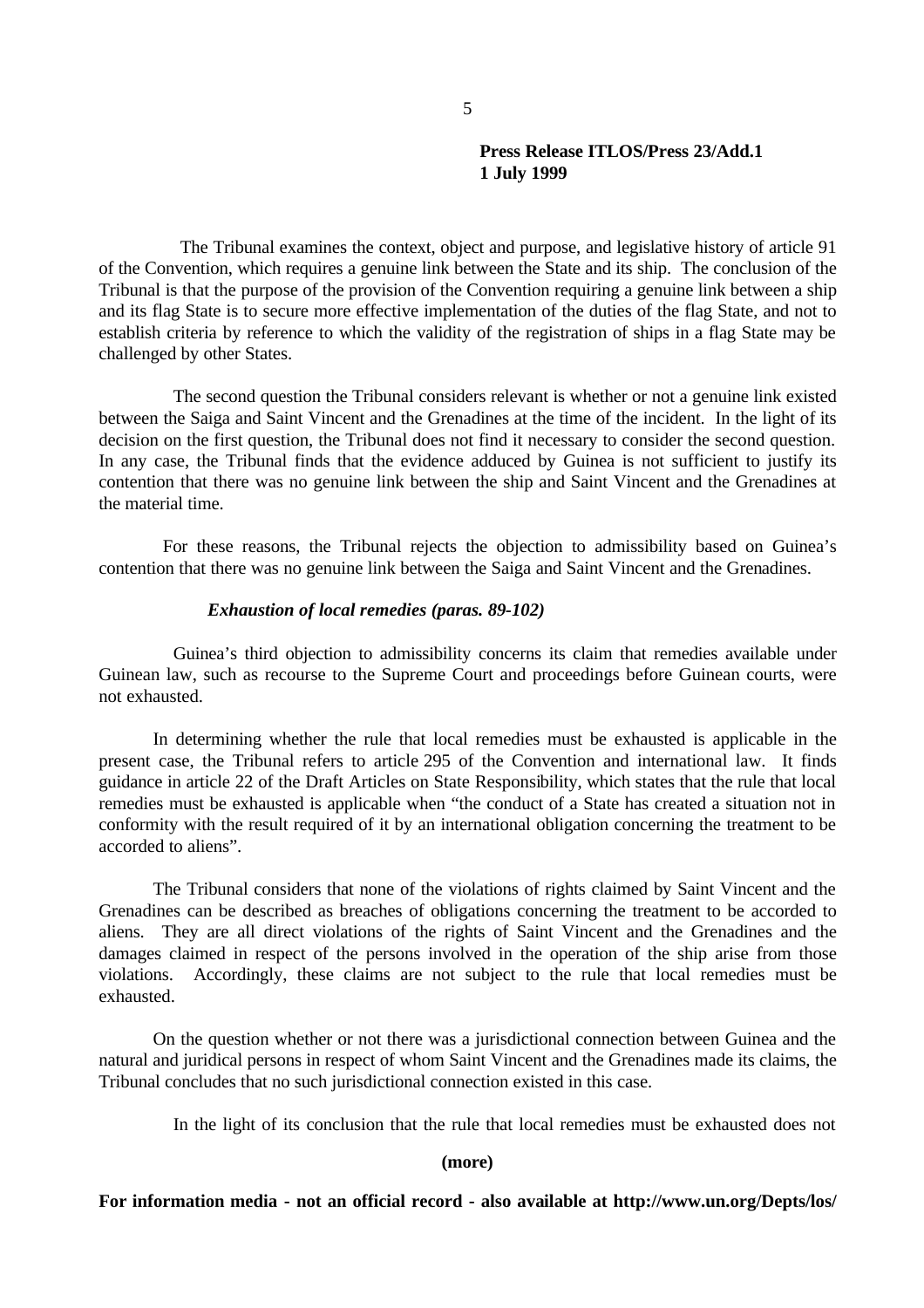apply in this case, the Tribunal does not consider it necessary to deal with the arguments of the parties on the question whether local remedies were available and, if so, whether they were effective.

### *Nationality of claims (paras. 103-109)*

In its last objection to admissibility, Guinea argues that certain claims of Saint Vincent and the Grenadines cannot be entertained by the Tribunal because they relate to violations of the rights of persons who are not nationals of Saint Vincent and the Grenadines.

In dealing with this question, the Tribunal finds guidance in articles 94, 106, 110, paragraph 3, and 111, paragraph 8, 217, and 292 of the Convention. It declares that these provisions consider a ship as a unit, as regards the obligations of the flag State with respect to the ship and the right of a flag State to seek reparation for loss or damage caused to the ship by acts of other States and to institute proceedings under article 292 of the Convention. Thus the ship, every thing on it, and every person involved or interested in its operations are treated as an entity linked to the flag State. The nationalities of these persons are not relevant.

The Tribunal also calls attention to two basic characteristics of modern maritime transport: the transient and multinational composition of ships' crews and the multiplicity of interests that may be involved in the cargo on board a single ship. If each person sustaining damage were obliged to look for protection from the State of which such person is a national, undue hardship would ensue.

For these reasons the Tribunal also rejects this objection.

### *Arrest of the* **Saiga** *(paras. 110-138)*

Saint Vincent and the Grenadines asserts that the arrest of the Saiga and the subsequent actions of Guinea were illegal, because the ship did not violate any laws or regulations of Guinea that were applicable to it. It further maintains that, if the laws cited by Guinea did apply to the activities of the Saiga, those laws, as applied by Guinea, were incompatible with the Convention.

The main charge against the Saiga was that it violated article 1 of Law L/94/007 by importing gas oil into the customs radius (*rayon des douanes*) of Guinea. The customs radius extends to 250 nautical miles from the coast of Guinea and includes Guinea's exclusive economic zone. According to Guinea, the fact that the Saiga violated the laws of Guinea has been authoritatively established by the Court of Appeal. In its view, that decision cannot be questioned in this case because the Tribunal is not competent to consider the question whether the internal legislation of Guinea has been properly applied by the Guinean authorities or its courts.

Referring to article 58, paragraph 3, of the Convention and the Judgment of the Permanent Court of International Justice in the case concerning *Certain German Interests in Polish Upper Silesia*,

#### **(more)**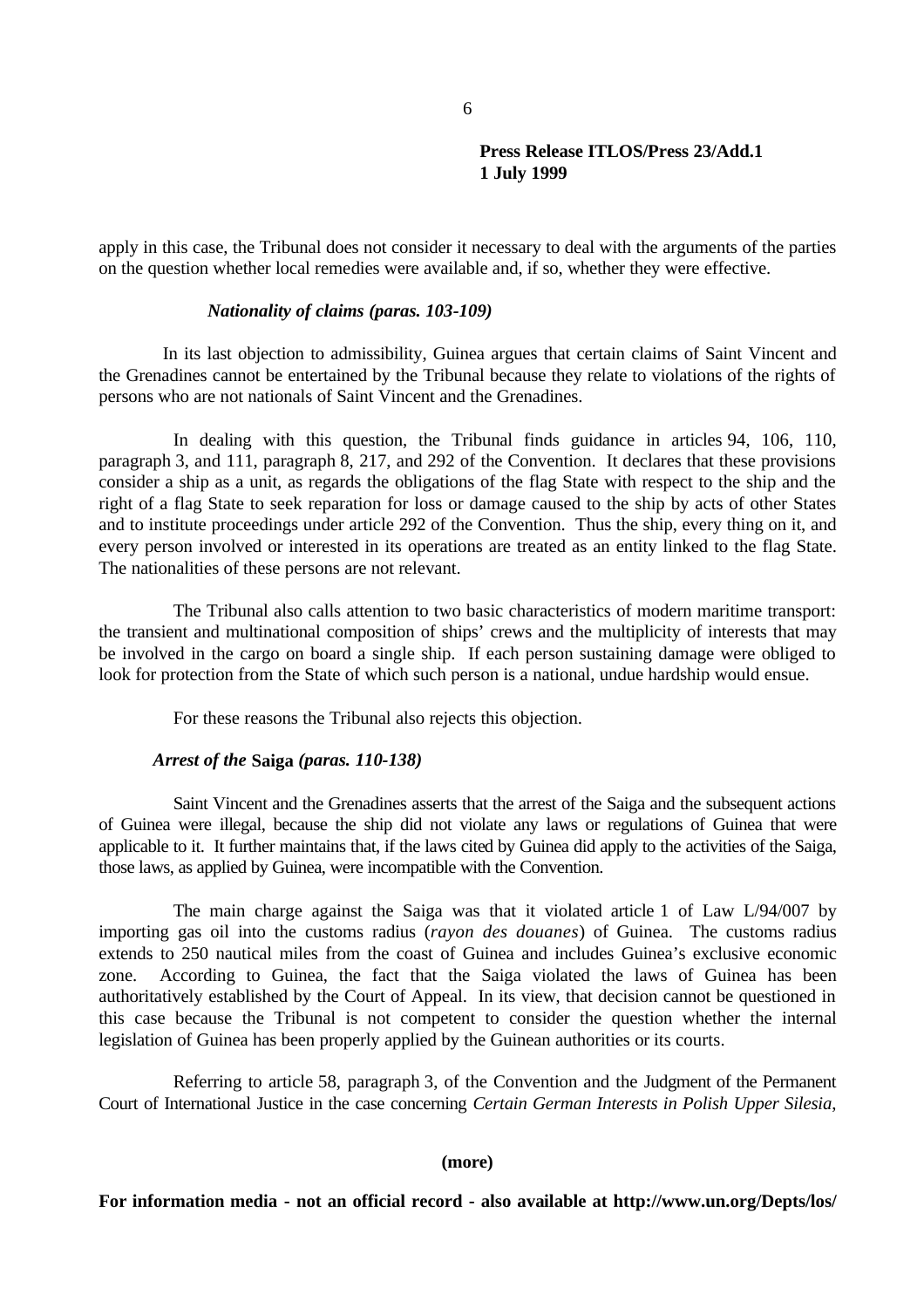the Tribunal concludes that it is competent to determine the compatibility of Guinea's laws and regulations with the Convention.

The Tribunal notes that except for articles 33, paragraph 1, and 60, paragraph 2, of the Convention, the Convention does not empower a coastal State to apply its customs laws in respect of any other parts of the exclusive economic zone. The Tribunal finds that, by applying its customs laws to a customs radius, which includes parts of the exclusive economic zone, Guinea acted in a manner contrary to the Convention. Accordingly, the arrest and detention of the Saiga, the prosecution and conviction of its Master, the confiscation of the cargo and the seizure of the ship were contrary to the Convention.

Guinea also invoked the principle of "public interest" as a basis for its laws. The Tribunal is of the view that reliance on the principle of public interest in the way claimed by Guinea would curtail the rights of other States in the exclusive economic zone, and thus be incompatible with the provisions of articles 56 and 58 of the Convention.

The Tribunal also considers whether the otherwise wrongful application by Guinea of its customs laws to the exclusive economic zone can be justified under general international law by Guinea's appeal to "state of necessity". Referring to the Judgment of the International Court of Justice in the *Gabcíkovo-Nagymaros* case, the Tribunal concludes Guinea could not rely on a state of necessity to justify its actions. The Tribunal finds that, however essential Guinea's interest in maximizing its tax revenue from the sale of gas oil to fishing vessels, it cannot be suggested that the only means of safeguarding that interest was to extend its customs laws to parts of the exclusive economic zone.

### *Offshore bunkering (paras. 137-138)*

The Tribunal notes that both parties made submissions on the general question of the rights of coastal States and of other States in connection with offshore bunkering, i.e. the sale of gas oil to vessels at sea. The Tribunal states that the issue that needed to be decided was whether the actions taken by Guinea were consistent with the applicable provisions of the Convention. It notes that it reached a decision on that issue on the basis of the law applicable to the particular circumstances of the case, without having to address the broader question of the rights of coastal States and other States with regard to bunkering in the exclusive economic zone. Consequently, the Tribunal does not make any findings on that question.

#### *Hot pursuit (paras. 139-152)*

Saint Vincent and the Grenadines contends that, in arresting the Saiga, Guinea did not lawfully exercise the right of hot pursuit under article 111 of the Convention. Guinea denies that the pursuit was vitiated by any irregularity and maintains that it met with all requirements of article 111 of the Convention.

**(more)**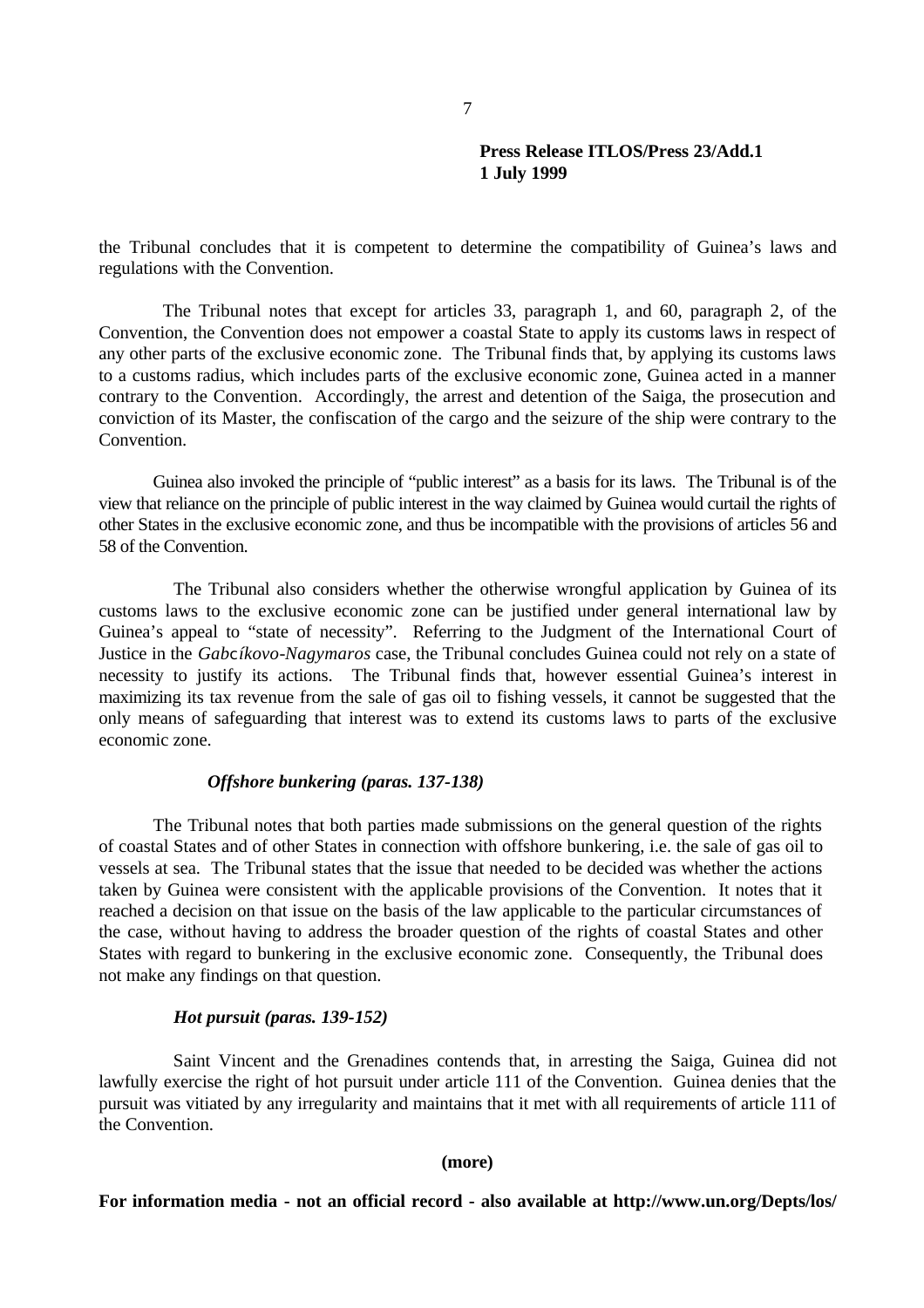The Tribunal notes that the conditions for the exercise of the right of hot pursuit under article 111 of the Convention are cumulative. In this case, the Tribunal finds that several of these conditions were not fulfilled.

The Tribunal *inter alia* observes that the alleged pursuit was interrupted and no auditory or visual signals were given prior to its commencement. It also notes that no laws or regulations of Guinea applicable in accordance with the Convention were violated by the Saiga. It follows that there was no legal basis for the exercise of the right of hot pursuit by Guinea in this case.

The Tribunal has based its consideration of the legality of the pursuit on a violation of the laws of Guinea in the exclusive economic zone. It notes that its conclusion would have been the same if Guinea had based its action on an infringement of its customs laws in the contiguous zone.

### *Use of force (paras. 153-159)*

Saint Vincent and the Grenadines claims that Guinea used excessive and unreasonable force in stopping and arresting the Saiga.

In considering the force used by Guinea in the arrest of the Saiga, the Tribunal takes into account the circumstances of the arrest in the context of the applicable rules of international law. The Tribunal notes that international law requires that the use of force must be avoided as far as possible and, where force is unavoidable, it must not go beyond what is reasonable and necessary in the circumstances

The Tribunal finds that Guinea used excessive force and endangered human life before and after boarding the Saiga. The Tribunal notes that the Saiga was almost fully laden and was low in the water at the time it was approached by the patrol vessel. Its maximum speed was 10 knots. Therefore it could be boarded without much difficulty by the Guinean officers. The Tribunal observes that whatever the circumstances, there is no excuse for the fact that the officers fired at the ship itself with live ammunition from a fast-moving patrol boat without issuing any of the signals and warnings required by international law and practice.

In addition, the Guinean officers used excessive force on board the Saiga. Having boarded the ship without resistance, and although there is no evidence of the use or threat of force from the crew, they fired indiscriminately while on the deck and used gunfire to stop the engine of the ship. In using firearms in this way, the Guinean officers appeared to have attached little or no importance to the safety of the ship and the persons on board. In the process, considerable damage was done to the ship and to vital equipment in the engine and radio rooms. And, more seriously, the indiscriminate use of gunfire caused severe injuries to two of the persons on board.

#### *Schedule of summons (paras. 160-162)*

**(more)**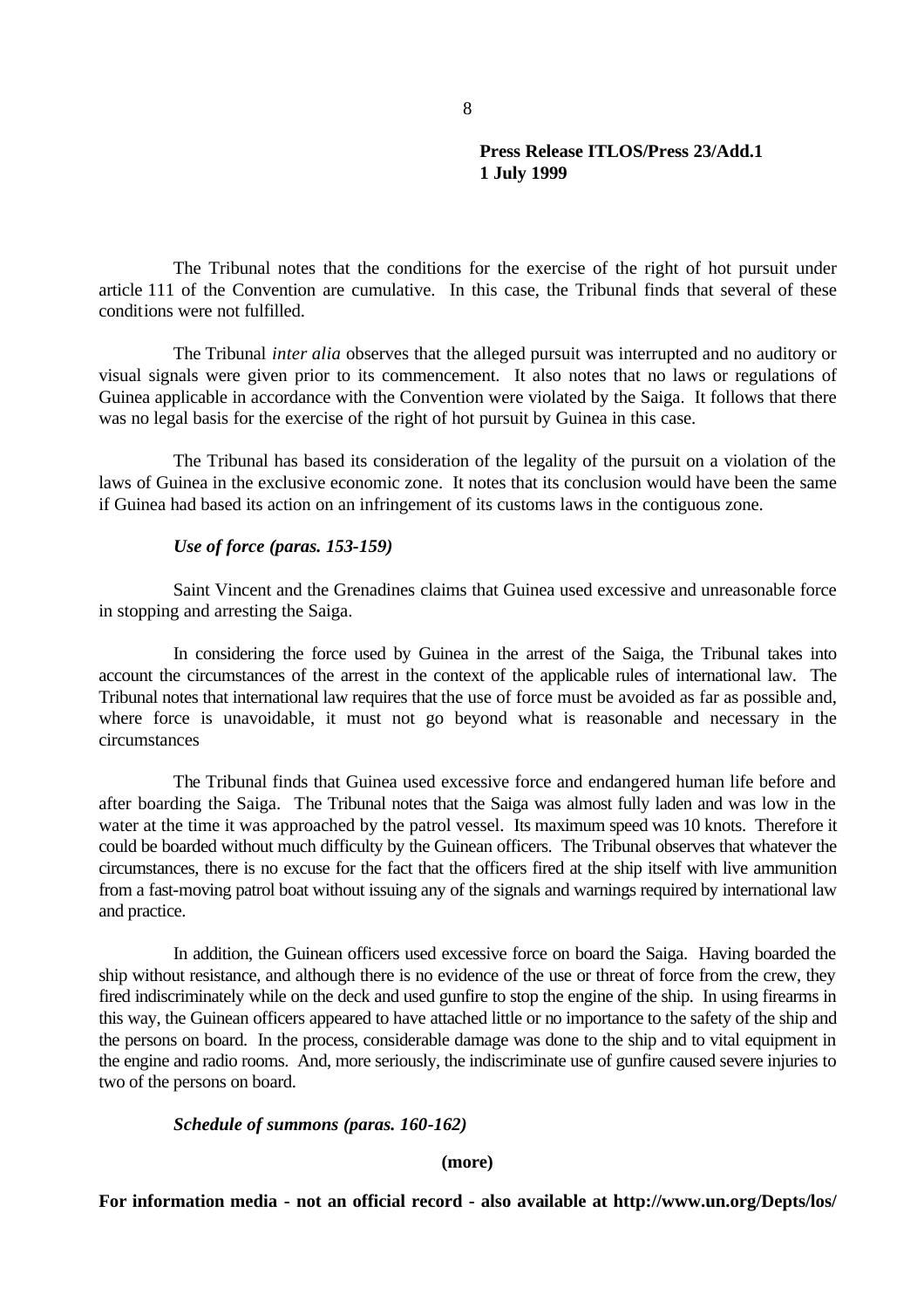Saint Vincent and the Grenadines requests the Tribunal to find that Guinea violated its rights under international law by citing Saint Vincent and the Grenadines as "civilly liable" in the schedule of summons issued in connection with the criminal proceedings against the Master of the Saiga before the Tribunal of First Instance of Conakry.

While the Tribunal considers that the naming of Saint Vincent and the Grenadines in connection with the criminal proceedings against the Master of the Saiga was inappropriate, it does not find that this action by itself constitutes a violation of any right of Saint Vincent and the Grenadines under international law.

### *Compliance with the judgment on prompt release (paras. 163-166)*

Saint Vincent and the Grenadines requests the Tribunal to find that Guinea violated articles 292, paragraph 4, and 296 of the Convention by failing to release the Saiga immediately after the posting of the security, in the form of a bank guarantee, in compliance with the Judgment of the Tribunal of 4 December 1997.

The Tribunal finds that a number of factors contributed to the delay in releasing the ship and not all of them can be said to be due to the fault of Guinea. Therefore, the Tribunal does not find that, in the circumstances of this case, Guinea failed to comply with the Judgment of 4 December 1997.

#### *Reparation (paras. 167-177)*

The Tribunal observes that it is a well-established rule of international law that a State which suffers damage as a result of an internationally wrongful act by another State is entitled to obtain reparation for the damage suffered from the State which committed the wrongful act.

In the view of the Tribunal, Saint Vincent and the Grenadines is entitled to reparation for damage suffered directly by it as well as for damage or other loss suffered by the Saiga, including all persons involved or interested in its operation. Damage or other loss suffered by the Saiga and persons involved or interested in its operation comprise injury to persons, unlawful arrest, detention or other forms of ill-treatment, damage to or seizure of property and other economic losses, including loss of profit.

In addition, the Tribunal considers it generally fair and reasonable that interest is paid in respect of monetary losses, property damage and other economic losses. In the present case, the Tribunal applies different rates of interest for different categories of claims.

After a careful scrutiny of invoices and other documents submitted, the Tribunal awards compensation to Saint Vincent and the Grenadines in the total amount of US\$ 2,123,357. This sum covers compensation in respect of damage to the Saiga for: loss with respect to charter hire of the

#### **(more)**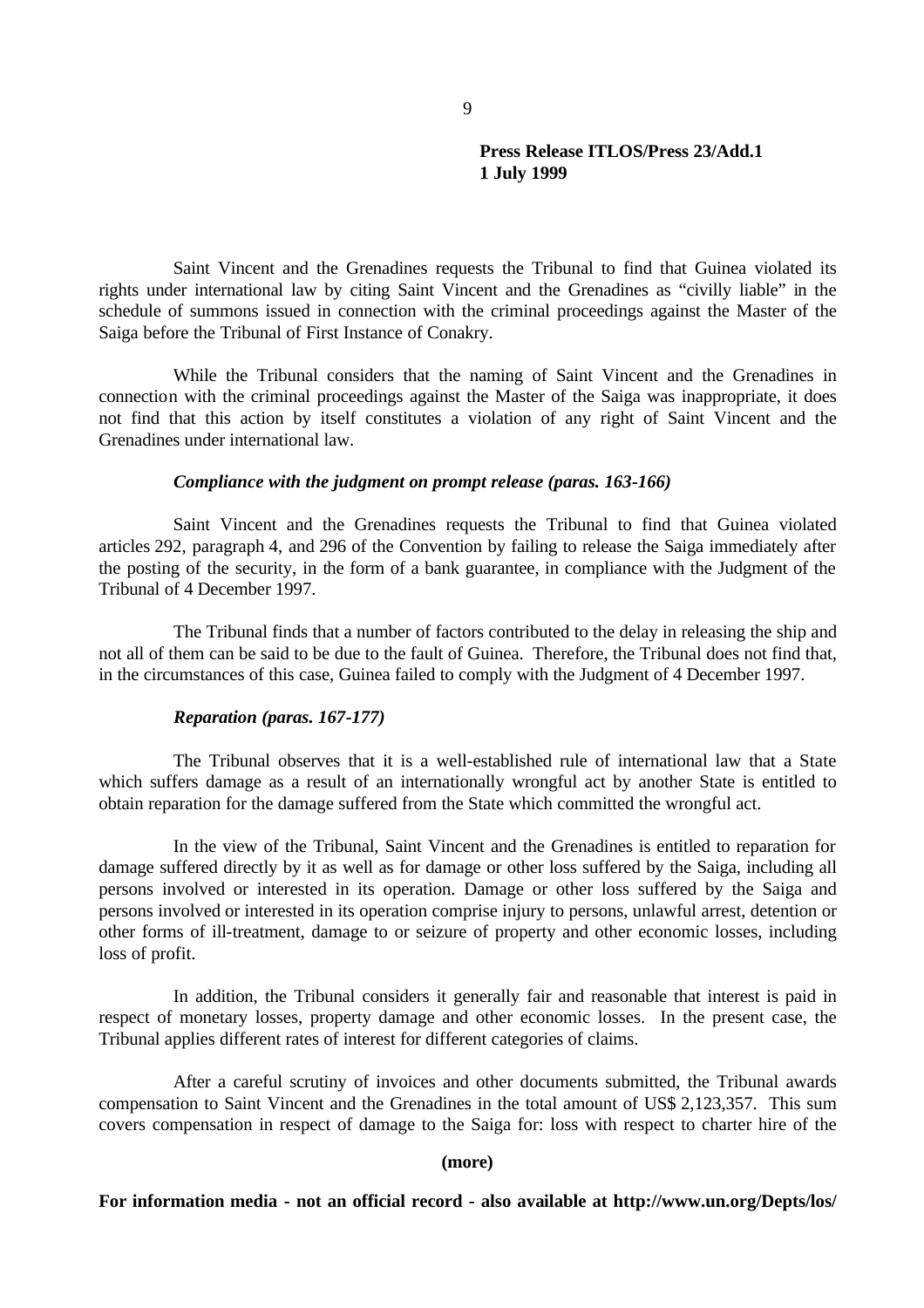Saiga, costs related to the detention of the Saiga in Conakry, value of gas oil discharged in Conakry, detention of Captain Orlov, detention of members of the crew and other persons on board the Saiga, medical expenses, injury, pain and suffering of Second Officer Klyuyev, and medical expenses, injury, pain, suffering, disability and psychological damage of Mr. Djibril Niasse.

With regard to the claims of Saint Vincent and the Grenadines for compensation for violation of its rights in respect of ships flying its flag, the Tribunal considers that the declaration that Guinea acted wrongfully and violated the rights of Saint Vincent and the Grenadines constitutes adequate reparation.

The Tribunal does not accede to the request of Saint Vincent and the Grenadines to award compensation for the loss of registration revenue resulting from the arrest of the Saiga and for the expenses resulting from the time lost by its officials in dealing with the arrest and detention of the ship and its crew.

#### *Financial security (paras. 178-180)*

The Tribunal notes that Saint Vincent and the Grenadines has requested that Guinea be ordered to return the bank guarantee for the amount o US\$400,000 provided by Saint Vincent and the Grenadines as part of the security for the prompt release of the Saiga further to the Tribunal's Judgment of 4 December 1997.

While emphasizing that the *M/V '*Saiga*' (No.2)* case is distinct from the prompt release proceedings, the Tribunal points out that the security is one of the losses for which Saint Vincent seeks reparation. The Tribunal considers that in the light of its decision that Guinea's arrest of the Saiga was unlawful, the bank guarantee is to be treated as no longer effective and should be returned by Guinea forthwith to Saint Vincent and the Grenadines.

**(more)**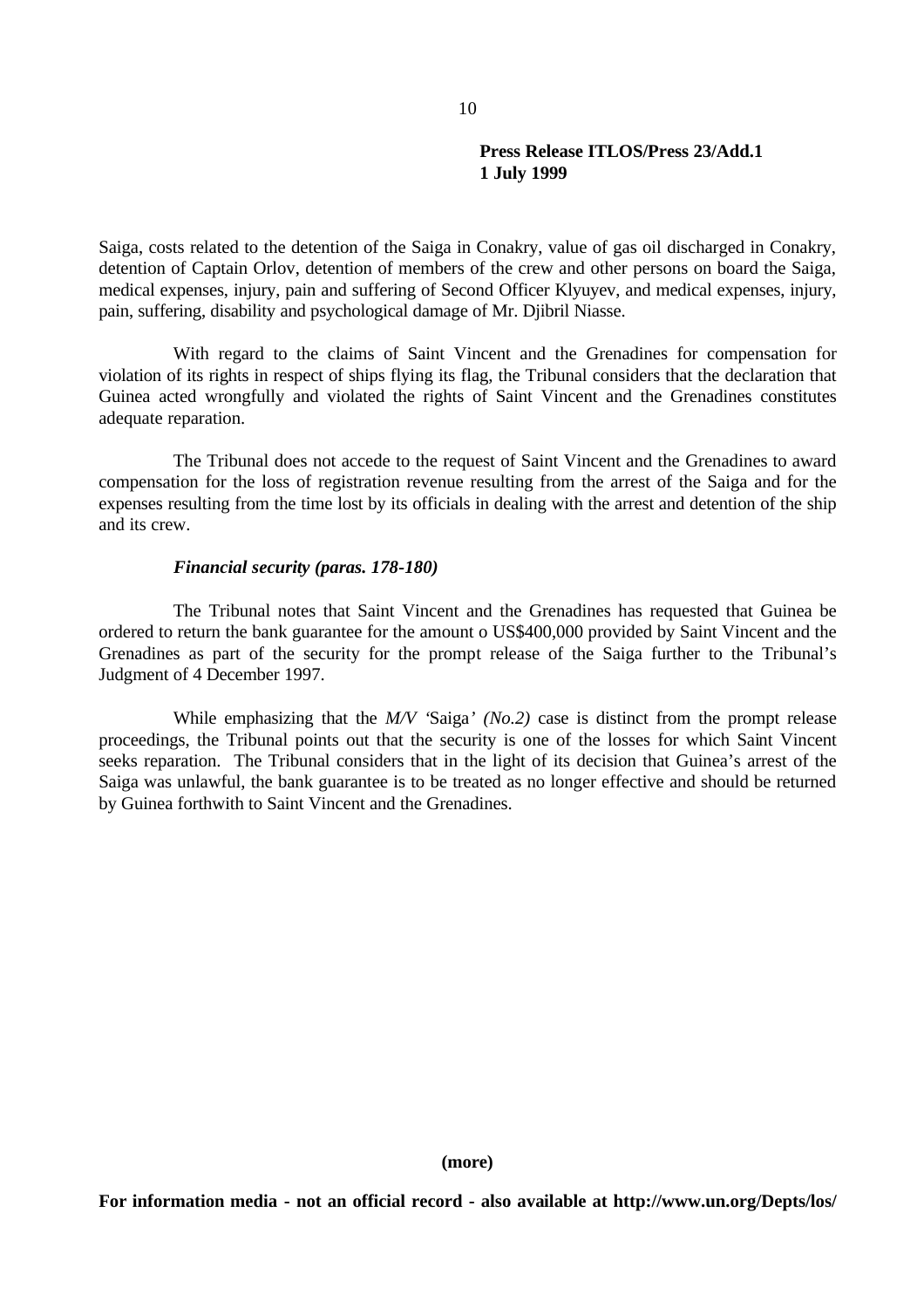### *Costs (paras. 181-182)*

Both parties requested the Tribunal to award legal and other costs. The Tribunal notes that the general rule on costs, as reflected in article 34 of the Statute, is that each party bears its own costs. The Tribunal does not see the need to depart from the general rule in this case. Accordingly, with respect to both phases of the present proceedings, it decides that each party shall bear its own costs.

### *Operative provisions (para. 183)*

The Tribunal decided on the different issues as follows:

(1) Unanimously,

*Finds* that it has jurisdiction over the dispute;

(2) Unanimously,

*Finds* that Guinea is not debarred from raising objections to the admissibility of the claims of Saint Vincent and the Grenadines;

 $\sqrt{(3)}$  By 18 votes to 2,

*Rejects* the objection to the admissibility of the claims of Saint Vincent and the Grenadines based on Guinea's contention that the Saiga was not registered in Saint Vincent and the Grenadines at the time of its arrest;

| IN FAVOUR: | President Mensah; Vice-President Wolfrum; Judges Zhao, Caminos,             |
|------------|-----------------------------------------------------------------------------|
|            | Marotta Rangel, Yankov, Kolodkin, Park, Bamela Engo, Nelson,                |
|            | Chandrasekhara Rao, Akl, Anderson, Vukas, Laing, Treves, Marsit, Eiriksson; |

AGAINST: *Judges* Warioba, Ndiaye;

(4) By 18 votes to 2,

*Rejects* the objection to the admissibility of the claims of Saint Vincent and the Grenadines based on Guinea's contention that there was no genuine link between Saint Vincent and the Grenadines and the Saiga at the time of its arrest;

IN FAVOUR: *President* Mensah; *Vice-President* Wolfrum; *Judges* Zhao, Caminos, Marotta Rangel, Yankov, Kolodkin, Park, Bamela Engo, Nelson, Chandrasekhara Rao, Akl, Anderson, Vukas, Laing, Treves, Marsit, Eiriksson;

### **(more)**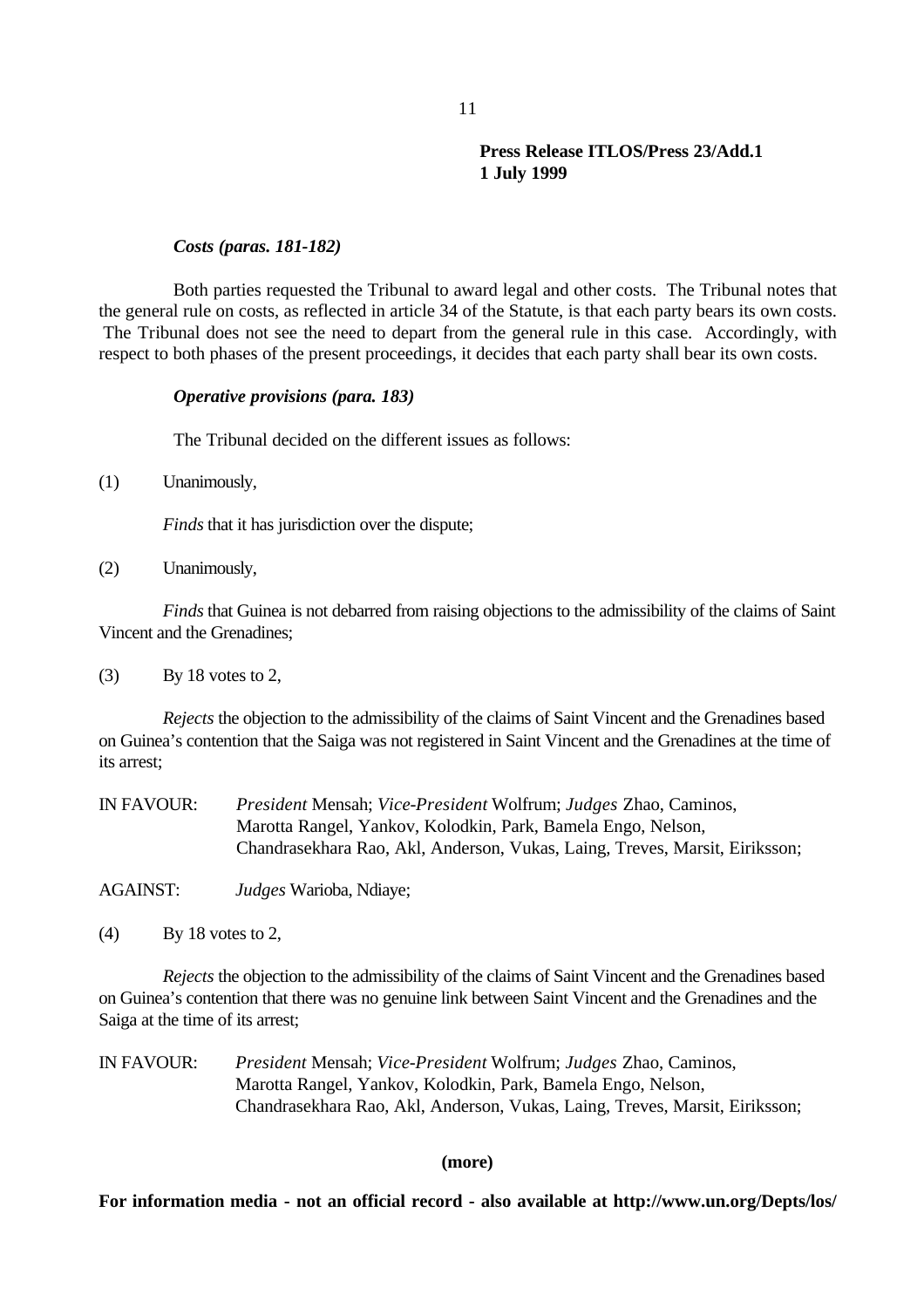AGAINST: *Judges* Warioba, Ndiaye;

 $(5)$  By 18 votes to 2,

*Rejects* the objection to the admissibility of certain of the claims of Saint Vincent and the Grenadines based on Guinea's contention that local remedies were not exhausted;

| IN FAVOUR: | President Mensah; Vice-President Wolfrum; Judges Zhao, Caminos,             |
|------------|-----------------------------------------------------------------------------|
|            | Marotta Rangel, Yankov, Kolodkin, Park, Bamela Engo, Nelson,                |
|            | Chandrasekhara Rao, Akl, Anderson, Vukas, Laing, Treves, Marsit, Eiriksson; |

AGAINST: *Judges* Warioba, Ndiaye;

 $(6)$  By 18 votes to 2,

*Rejects* the objection to the admissibility of certain of the claims of Saint Vincent and the Grenadines based on Guinea's contention that the persons in respect of whom Saint Vincent and the Grenadines brought the claims were not its nationals;

IN FAVOUR: *President* Mensah; *Vice-President* Wolfrum; *Judges* Zhao, Caminos, Marotta Rangel, Yankov, Kolodkin, Park, Bamela Engo, Nelson, Chandrasekhara Rao, Akl, Anderson, Vukas, Laing, Treves, Marsit, Eiriksson;

AGAINST: *Judges* Warioba, Ndiaye;

 $(7)$  By 18 votes to 2,

*Decides* that Guinea violated the rights of Saint Vincent and the Grenadines under the Convention in arresting the Saiga, and in detaining the Saiga and members of its crew, in prosecuting and convicting its Master and in seizing the Saiga and confiscating its cargo;

IN FAVOUR: *President* Mensah; *Vice-President* Wolfrum; *Judges* Zhao, Caminos, Marotta Rangel, Yankov, Kolodkin, Park, Bamela Engo, Nelson, Chandrasekhara Rao, Akl, Anderson, Vukas, Laing, Treves, Marsit, Eiriksson;

AGAINST: *Judges* Warioba, Ndiaye;

 $(8)$  By 18 votes to 2,

*Decides* that in arresting the Saiga Guinea acted in contravention of the provisions of the Convention on the exercise of the right of hot pursuit and thereby violated the rights of Saint Vincent and the Grenadines;

**(more)**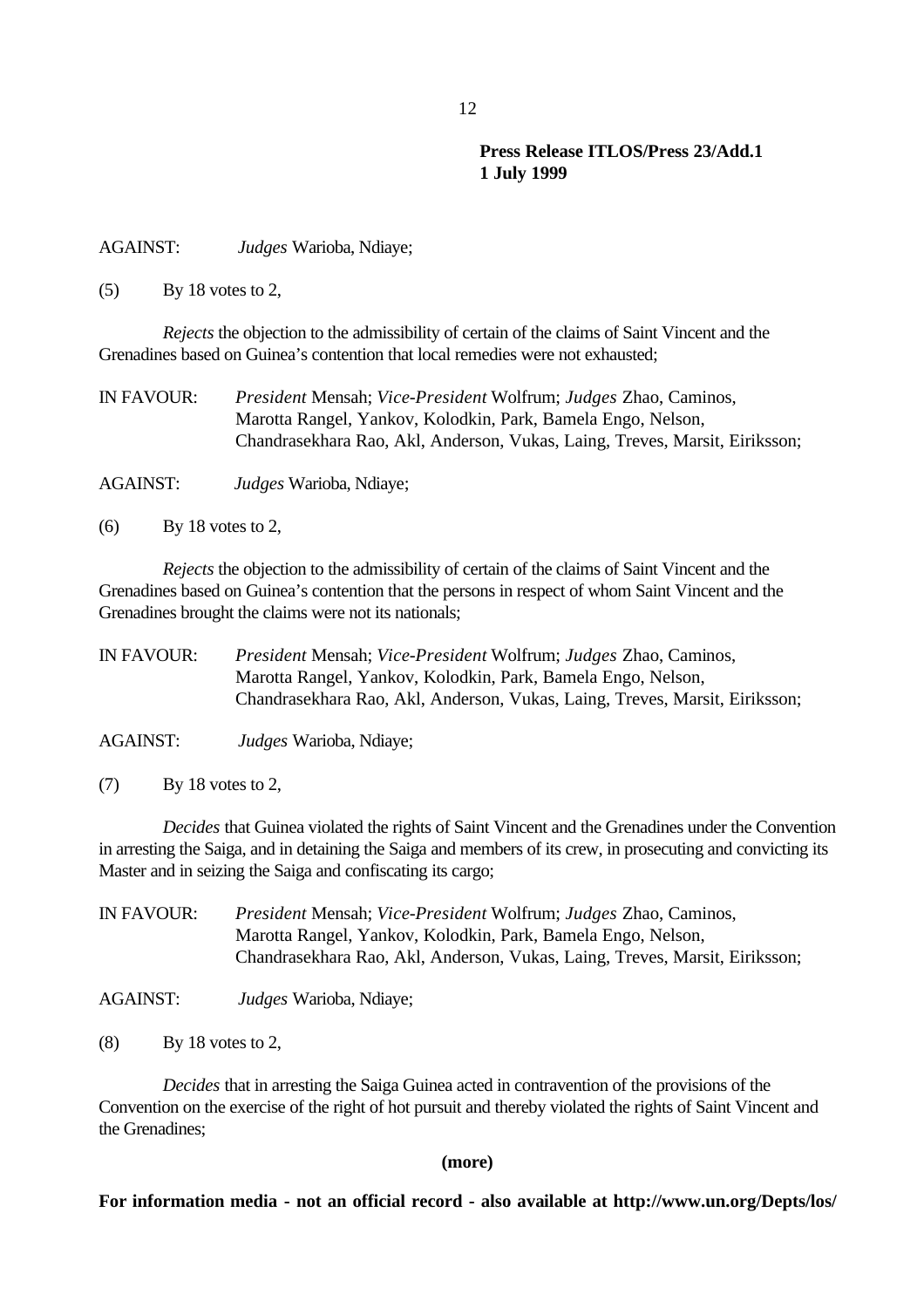IN FAVOUR: *President* Mensah; *Vice-President* Wolfrum; *Judges* Zhao, Caminos, Marotta Rangel, Yankov, Kolodkin, Park, Bamela Engo, Nelson, Chandrasekhara Rao, Akl, Anderson, Vukas, Laing, Treves, Marsit, Eiriksson;

- AGAINST: *Judges* Warioba, Ndiaye;
- (9) By 18 votes to 2,

*Decides* that while stopping and arresting the Saiga Guinea used excessive force contrary to international law and thereby violated the rights of Saint Vincent and the Grenadines;

| IN FAVOUR: | President Mensah; Vice-President Wolfrum; Judges Zhao, Caminos,<br>Marotta Rangel, Yankov, Kolodkin, Park, Bamela Engo, Nelson,<br>Chandrasekhara Rao, Akl, Anderson, Vukas, Laing, Treves, Marsit, Eiriksson; |
|------------|----------------------------------------------------------------------------------------------------------------------------------------------------------------------------------------------------------------|
| AGAINST:   | <i>Judges</i> Warioba, Ndiaye;                                                                                                                                                                                 |

(10) By 18 votes to 2,

*Rejects* the claim by Saint Vincent and the Grenadines that Guinea violated its rights under international law by naming it as civilly responsible to be summoned in a schedule of summons;

IN FAVOUR: *President* Mensah; *Vice-President* Wolfrum; *Judges* Zhao, Caminos, Marotta Rangel, Yankov, Kolodkin, Park, Bamela Engo, Nelson, Chandrasekhara Rao, Akl, Anderson, Vukas, Laing, Treves, Marsit, Eiriksson;

AGAINST: *Judges* Warioba, Ndiaye;

(11) By 17 votes to 3,

*Rejects* the claim by Saint Vincent and the Grenadines that Guinea violated its rights under the Convention by failing to release promptly the Saiga and members of its crew in compliance with the Judgment of the Tribunal of 4 December 1997;

IN FAVOUR: *President* Mensah; *Vice-President* Wolfrum; *Judges* Zhao, Caminos, Marotta Rangel, Yankov, Kolodkin, Park, Bamela Engo, Nelson, Chandrasekhara Rao, Akl, Anderson, Laing, Treves, Marsit, Eiriksson;

AGAINST: *Judges* Vukas, Warioba, Ndiaye;

(12) By 18 votes to 2,

**(more)**